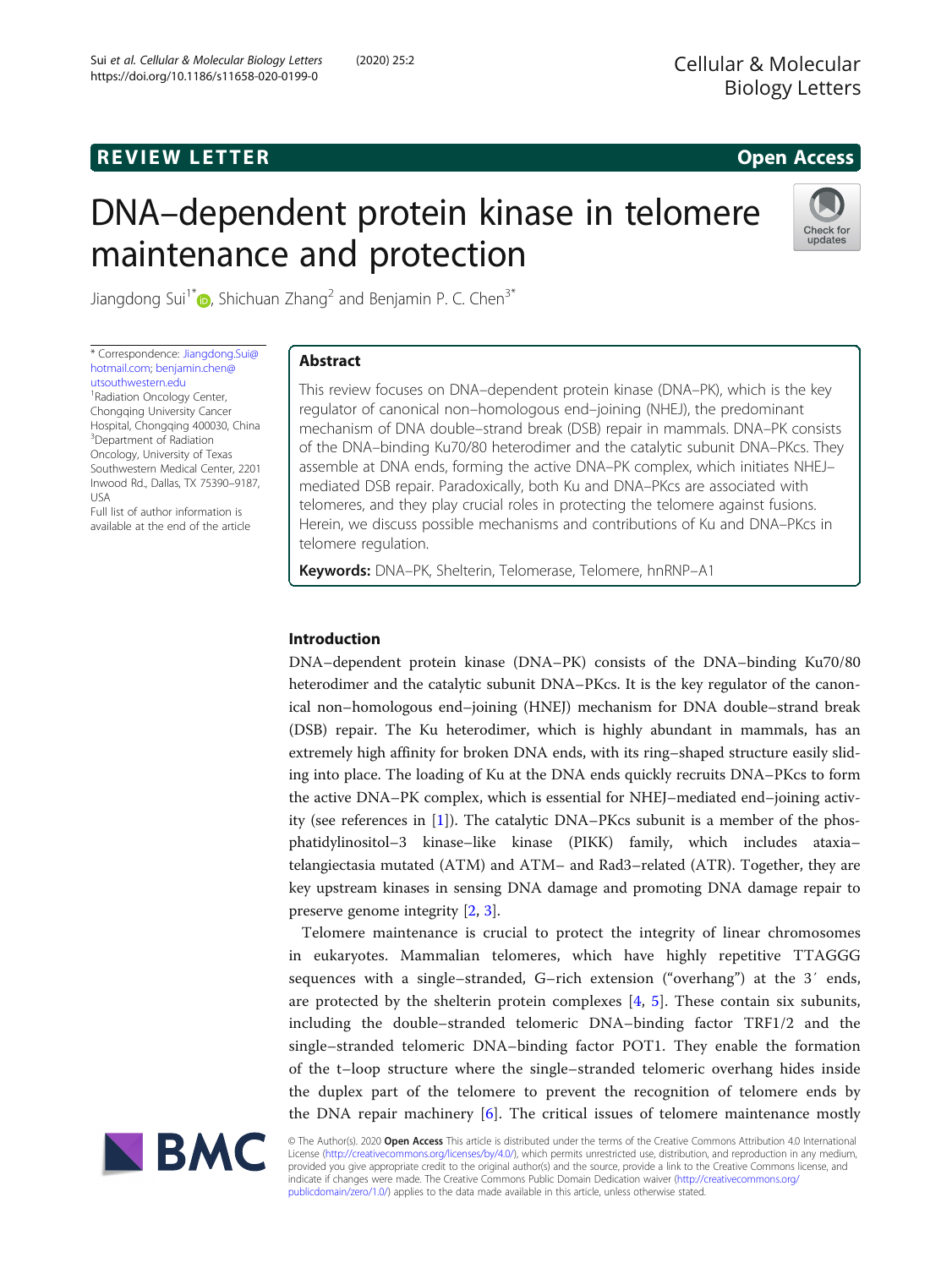occur during the transition between DNA replication and reestablishment of the t–loop telomeric capping structure to guard the G–rich 3′ overhangs. Furthermore, DNA replication cannot be completed at the very end of the telomere since the lagging strand replication requires upfront synthesis of Okazaki fragments. Telomere shortening, which is inevitable through each cell division, results in replicative senescence [\[7](#page-10-0), [8\]](#page-10-0). Telomerase and the alternative lengthening of telomeres (ALT) mechanism evolved to extend telomere length and counterbalance telomere shortening during each cell cycle. Such telomere expansion strategies are crucial for continuous expansion of stem cell populations, although they also contribute to cancer development [[7](#page-10-0), [9](#page-10-0)]. For example, the ALT mechanism, which is dependent on homologous recombination (HR), is involved in roughly 10–15% of human cancers [[10](#page-10-0)].

The NHEJ mechanism downstream from the DNA–PK complex is responsible for fusion of unprotected telomeres. Interestingly, Ku and DNA–PKcs are required for telomere protection at multiple steps. In this review, we focus on their participation and mechanism in this crucial process for chromosome integrity.

#### Association of DNA–PK with the shelterin complex

The repetitive TTAGGG sequences of mammalian telomeres are primarily protected by the specialized six–subunit shelterin complex, which comprises TRF1, TRF2, POT1, TPP1, TIN2 and RAP1 [[4,](#page-10-0) [5\]](#page-10-0). This complex guarantees the stability of the t–loop structure to shelter the telomeres against a series of harmful situations [\[5](#page-10-0)]. TRF1 and TRF2 are connected by their association with TIN2, and they abundantly bind to the duplex part of telomeres with distinct roles in telomeric protection. TRF1 facilitates efficient telomeric replication and prevents replication fork stalling by recruiting and/or activating a class of helicases [[11,](#page-10-0) [12\]](#page-10-0). TRF2 promotes the maintenance of the telomeric overhang by recruiting the Snm1b/Apollo nuclease to the newly replicated blunt–ended leading–strand telomeres and prevents telomeric overhang degradation by nucleases [[13](#page-10-0)–[15](#page-10-0)]. It also protects the telomere against fusions in part by counteracting ATM kinase activation and thus suppressing DDR signaling at telomeres [[16](#page-10-0)–[18](#page-10-0)]. Similarly, POT1, which binds specifically to the single–stranded telomeric DNA, represses ATR kinase activation at telomeres [[19\]](#page-10-0).

Ku and DNA–PKcs have been found to independently associate with different shelterin complex components. The DNA–binding ku70/80 heterodimer is able to interact physically with TRF1, TRF2 and RAP1 [[20](#page-10-0)–[22](#page-11-0)]. Ku is known to have a very high affinity to all DNA termini regardless of the sequences, although it appears that Ku does not bind to duplex telomeric DNA directly but tethers with TRF1 to bind indirectly [[23\]](#page-11-0). Such indirect binding of Ku could contribute to the inhibition of NHEJ activity at telomeres [[24](#page-11-0), [25\]](#page-11-0). The catalytic DNA–PKcs is able to interact with TRF2 and RAP1 at telomeres, and their association prevents end–joining [[17\]](#page-10-0). Additionally, the DNA– PKcs–interacting protein KIP/CIB is required to mediate DNA–PKcs recruitment to telomeres and bridge the association between DNA–PKcs and TRF2 for telomere protection [\[16](#page-10-0)]. These results suggest that the DNA–PK complex is recruited to the internal region of the telomeres rather than the very end, and that it participates in telomeric maintenance through TRF1 and TRF2.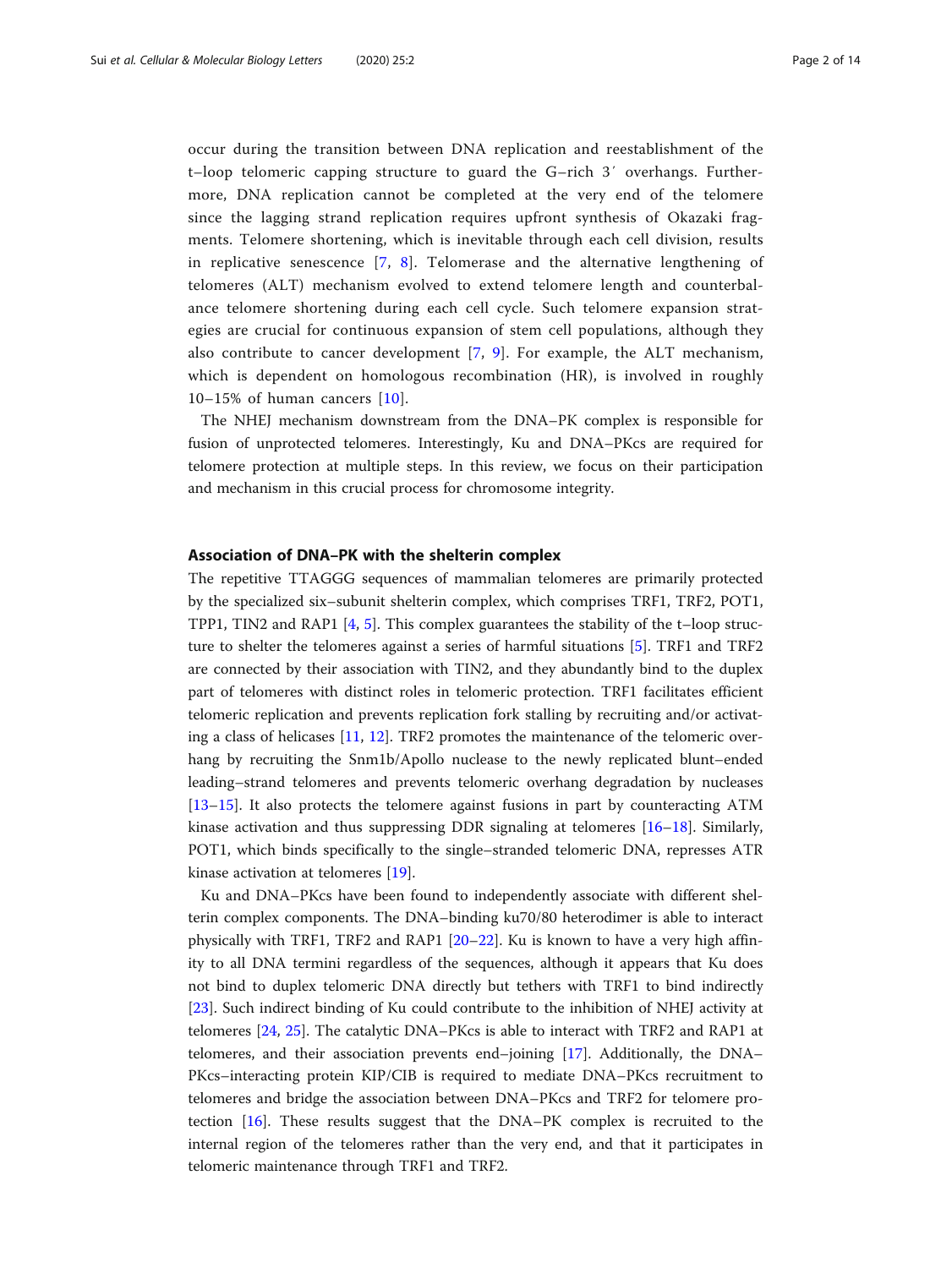#### DNA–PK on modulation of telomerase activity

Telomerase is a ribonucleoprotein complex that contains a catalytic telomerase reverse transcriptase (TERT) subunit and an integral telomerase RNA component (Terc, also referred to as TR, telomerase RNA) subunit for telomere maintenance and elongation [[26](#page-11-0)–[29](#page-11-0)]. TR is required to serve as a template for the synthesis and extension of the G–rich 3′ telomeric overhang by TERT [\[26\]](#page-11-0). The regulation of telomerase activity at telomeres is complex and involves several accessory factors associated with TERT, including Ku [[30\]](#page-11-0). It was reported that telomerase was co–immunoprecipitated with antibodies against Ku in human cells, and that Ku physically interacts with in vitro translated human TERT in the absence of human TR (hTR) and telomeric DNA [[31\]](#page-11-0). Studies from yeast Ku indicate that it interacts with telomerase–associated TLC1 RNA (yeast TR) and Cdc13, which recognizes single–strain telomeric DNA [\[32](#page-11-0)–[35](#page-11-0)]. In fact, yeast Ku is capable of binding to the stem–loop structure of TLC1 RNA [\[33,](#page-11-0) [34](#page-11-0)], and facilitates nuclear retention of TLC1 critical for telomere homeostasis [\[35\]](#page-11-0). This is consistent with the studies that human Ku could bind directly to hTR and elicit DNA–PK kinase activity [\[36](#page-11-0), [37](#page-11-0)]. Mutation analysis revealed that the same DNA–binding surface of yeast Ku80 is required for interactions with TLC1 and that it facilitates telomerase recruitment to telomeres [\[38\]](#page-11-0). Furthermore, the expression of a Cdc13–Ku70 fusion protein leads to telomeric extension [\[32](#page-11-0)]. Additional protein–protein associations among yeast Ku70/80, telomeric transcriptional silencing protein Sir4 and Rap1 likely also contribute to telomerase recruitment [\[39](#page-11-0)–[41](#page-11-0)]. These results show that Ku plays a crucial role in promoting or stabilizing telomerase to the telomeric DNA in yeast for telomere maintenance.

The involvement of DNA–PKcs in telomerase regulation is less clear. It is able to form a protein complex with TERT through its interacting protein KIP, and overexpression of KIP improves telomerase activity in human cells [\[42](#page-11-0)]. Conversely, it was reported that hTR interacts with the Ku heterodimer and stimulates DNA– PK kinase activity on heterogeneous nuclear ribonucleoprotein A1 (hnRNP–A1), which binds to single–strand telomeric DNA and plays a critical role in telomere biogenesis [[36](#page-11-0), [37,](#page-11-0) [43](#page-11-0)]. Mouse genetics analyses reveal that in telomerase deficient background (Terc−/<sup>−</sup> ), disruption of Ku or DNA–PKcs genes result in progressively shorter telomeres [[44,](#page-11-0) [45\]](#page-11-0), suggesting that the DNA–PK complex coordinates with telomerase to preserve normal telomeres.

#### Implication of DNA–PK for telomere length regulation

The function of telomeric capping for the DNA–PK complex is superficially paradoxical in light of its role in promoting the NHEJ pathway. This probably reflects its distinct roles at telomeric versus broken ends. Multiple studies from different groups suggested that all three subunits of the DNA–PK complex contribute to telomeric capping protection, since deficiency in either subunit results in increased incidents of telomere fusion in mouse and human cells (see further discussion below). It is less clear whether the DNA–PK complex contributes to the maintenance of telomere length. While loss of Ku results in telomere shortening in most eukaryotes, telomeric expansion was found in Drosophila and Arabidopsis in the absence of Ku [[46\]](#page-11-0). It is possible that Ku is required to restrict telomere lengthening through telomerase or HR–mediated ALT mechanisms, particularly in those eukaryotic species where HR is the predominant type of DSB repair.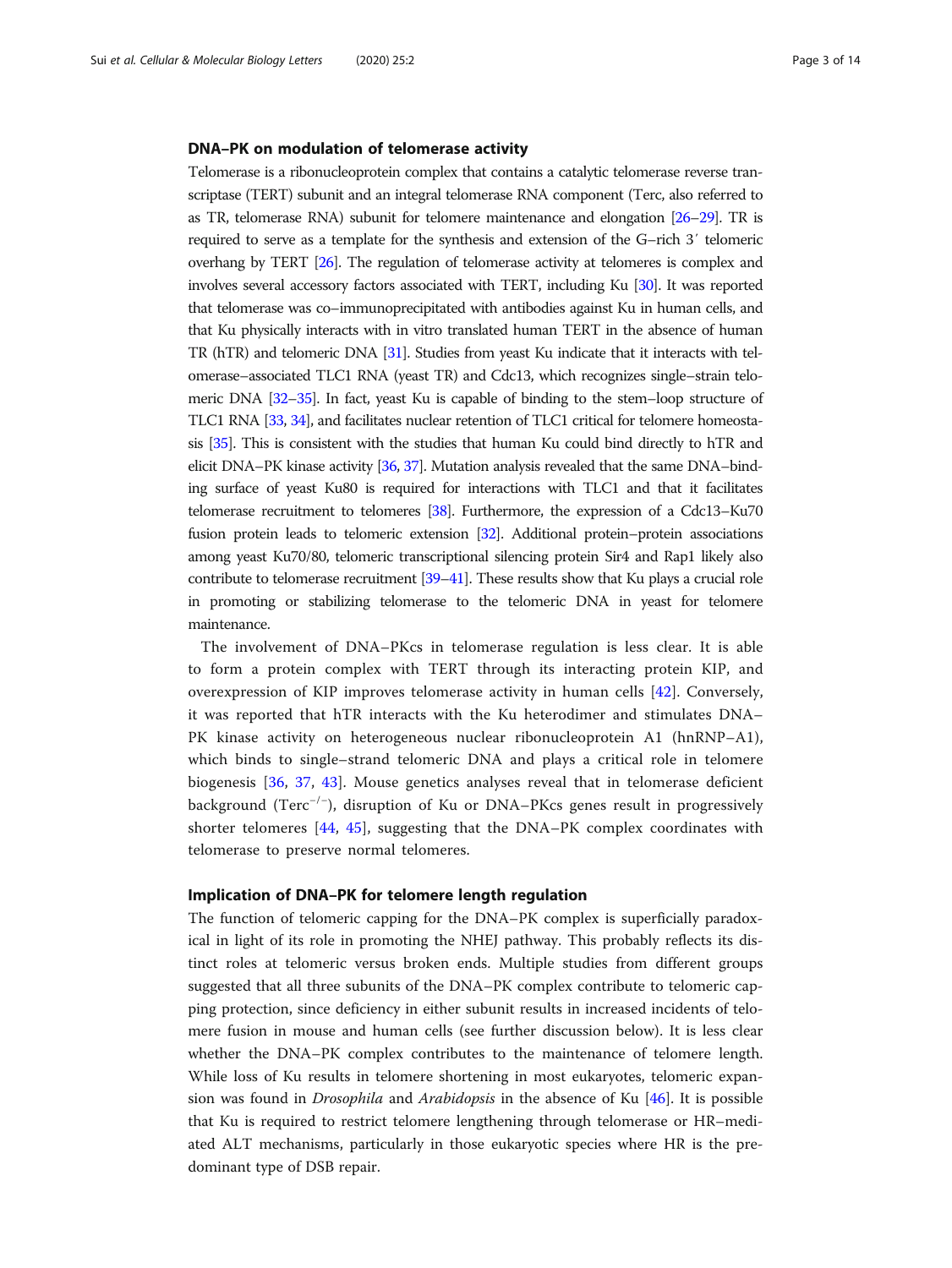Knockout of the mouse Ku86 gene causes the accumulation of telomere fusions but there are conflicting reports regarding telomere length regulation, with either shortening or lengthening being shown [\[23](#page-11-0), [44,](#page-11-0) [47,](#page-11-0) [48](#page-11-0)]. In the absence of telomerase activity (in a Terc<sup>-/−</sup> background), knockout of Ku86 results in progressively shorter telomeres in later generations of  $Terc^{-/-}/Ku86^{-/-}$  mice [[44](#page-11-0)].

Loss of DNA–PKcs in mice also lead to mixed reports on telomere length regulation [[45,](#page-11-0) [49](#page-11-0)]. In the absence of telomerase activity, DNA–PKcs deficiency accelerates telomere shortening even in the first generation of Terc<sup>-/−</sup>/DNA–PKcs<sup>-/−</sup> double knockout mice. This is accompanied by decreased proliferation of germ cells, contrasting to the development of these phenotypical defects in later generations in  $Terc^{-/-}$  mice [\[45](#page-11-0), [50](#page-11-0)]. These results demonstrate an accelerated rate of telomeric shortening in the absence of telomerase and the DNA–PK complex. They suggest that the DNA–PK complex in association with telomerase does play a role in telomere length maintenance.

### Implication of DNA–PK on telomeric capping

#### The role of the Ku heterodimer on telomeric capping

It is apparent that Ku is involved in telomere length modulation in all eukaryotic species [\[46](#page-11-0)]. The evidence for its role in telomeric capping and prevention of fusion came from studies in mouse and human cells. It is speculative that its participation in telomeric capping protection is restricted in higher organisms or only found in vertebrates. Ku is clearly crucial in protecting telomeres from end–to–end fusions in mouse cells since Ku knockout increases the frequency in telomeric fusions [\[47](#page-11-0), [51](#page-11-0)]. However, Ku also appears to promote telomere fusions when telomeres are critically shortened in telomerase–deficient mouse cells [\[44](#page-11-0)]. These results indicate that critical telomere length and telomeric interacting proteins are necessary to modulate Ku activity in telomere protection or end–to–end fusions via the NHEJ mechanism. Mutation analyses reveal that the helix 5 ( $\alpha$ 5) of yeast Ku70 has a selective impact on NHEJ, whereas mutations in the α5 of yeast Ku80 have a selective impact on telomeric maintenance. A spatially organized 'two–face' model of the Ku heterodimer was proposed with an outward Ku70 NHEJ–specific  $\alpha$ –helix surface dealing with DSB repair and an inward Ku80 telomeric silencing α–helix dealing with telomeric regulation [\[24](#page-11-0)].

Notably, TRF2 was reported to interact with Ku70 in a way that involved α5, suggesting a mechanism by which TRF2 can impedes the NHEJ function of Ku on synapsing telomere ends [[25\]](#page-11-0). This is consistent with the report that TRF2 can remodel telomeric DNA into t–loop configurations to block the end–loading of the Ku heterodimer, in turn preventing telomeres from engaging in Ku–dependent NHEJ [[52,](#page-11-0) [53\]](#page-11-0). The distinctive features of yeast Ku70 and Ku80 are conserved in mouse and human Ku proteins. The same mechanism is likely to apply to mammalian Ku proteins in telomeric capping and protection, although further validation is needed. Additionally, mouse Ku cooperates with TRF2 and POT1 to prevent sister telomere exchanges mediated by HR–dependent recombination between sister telomeres [\[53](#page-11-0), [54\]](#page-11-0).

Knockout of mouse Ku70 or Ku86 is associated with retarded growth, dwarfism and premature aging characteristics, but it does not cause developmental lethality [[55](#page-11-0)–[58](#page-12-0)]. On the contrary, partial deletion of Ku by siRNA or inactivation of a single allele of Ku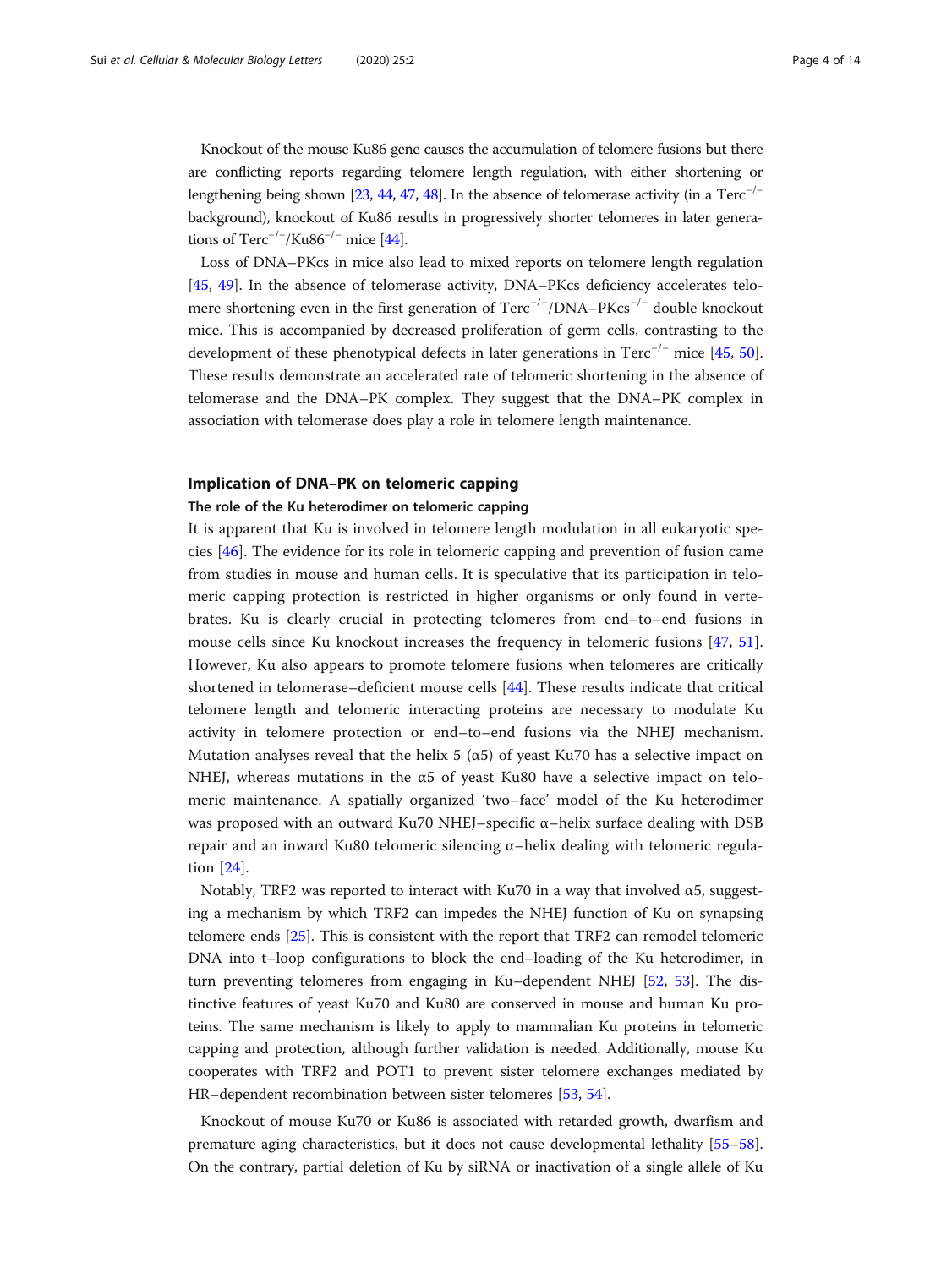in human cells leads to increased apoptosis and severe loss of telomere integrity, including telomere fusions and length shortening [\[59](#page-12-0)–[61\]](#page-12-0). Furthermore, complete elimination of both copies of the Ku86 gene results in somatic lethality and massive telomere loss in the form of open circular telomeric DNA [\[62](#page-12-0)]. These studies demonstrate that the Ku heterodimer is essential for telomere maintenance and cell viability in humans.

#### Involvement of DNA–PKcs kinase activity and its Thr2609 cluster on telomeric capping

Although Ku proteins are evolutionarily conserved and required for telomere protection in all eukaryotic species, DNA–PKcs homologs are primarily found in vertebrates. Information on the role of DNA–PKcs in telomere protection was mostly generated in mouse or human cells. DNA–PKcs deficiency occurs naturally in mice, dogs and horses and results in the severe combined immunodeficiency (SCID) phenotype [[63](#page-12-0)–[67](#page-12-0)]. Investigation of SCID mouse cells revealed an increase in spontaneous chromosome aberrations including both chromosome– and chromatid–type telomere fusions, suggesting that DNA–PKcs plays an important role in telomeric capping [\[51](#page-11-0)]. Similar conclusions were subsequently validated in genetically engineered DNA–PKcs null or mutant mouse models [\[68](#page-12-0)–[72](#page-12-0)]. Furthermore, specific leading–to–leading chromatid–type telomere fusions were reported in DNA–PKcs−/<sup>−</sup> mouse cells [\[45](#page-11-0), [70](#page-12-0)] and in DNA–PKcs<sup>3A/3A</sup> mouse cells defective in DNA–PKcs Thr2609 cluster phosphorylation [[71\]](#page-12-0) (see below for further discussion).

Thus, DNA–PKcs could play an important role in processing the blunt–ended leading–strand telomeres after DNA synthesis to produce the single–stranded G–overhangs (Fig. [1a](#page-5-0)), whereas the overhangs occur naturally at the lagging strand and shield themselves following replication [[73](#page-12-0), [74\]](#page-12-0). Such leading–to–leading telomere fusions were not reported in Ku70 or Ku80 knockout mouse cells. It is possible that Ku and DNA– PKcs contribute to the telomeric capping and maturation process in distinct ways. For example, DNA–PKcs is required to resolve the stalled replication fork in telomeres and participates in replication stress signaling independently of Ku [[75,](#page-12-0) [76\]](#page-12-0).

Significant loss of telomere protection, but not telomere shortening, was found in post– replicated leading telomeres in  $DNA-PKcs<sup>3A/3A</sup>$  mutant mouse cells lacking a functional DNA–PKcs Thr2609 phosphorylation cluster [\[71,](#page-12-0) [77\]](#page-12-0). The Thr2609 cluster is crucial for DNA–PKcs activity in DSB repair and radiation resistance [[78](#page-12-0)–[80\]](#page-12-0). Although it was initially identified as an autophosphorylation event, subsequent analyses revealed that the Thr2609 cluster is respectively targeted by ATM and ATR kinases in response to DSBs and replication stress [\[79,](#page-12-0) [81](#page-12-0)]. Consequently, DNA–PKcs phosphorylation at the Thr2609 cluster triggers a series of conformational changes and modulates the dynamic association and dissociation of the DNA–PK complex at DNA termini [[82](#page-12-0), [83\]](#page-12-0).

The importance of the DNA–PKcs Thr2609 cluster was further demonstrated using DNA–PKcs<sup>3A</sup> mutant mice harboring three alanine substitutions to eliminate DNA–PKcs phosphorylation at the Thr2609 cluster. Homologous DNA–PKcs<sup>3A/3A</sup> mice all die prematurely after birth due to the loss of hematopoietic stem cells (HSCs) and congenital bone marrow failure, which are not found in DNA–PKcs null or SCID mice [[77\]](#page-12-0). Furthermore, DNA–PKcs<sup>3A/3A</sup> cells displayed significant telomere fusions without apparent telomere shortening. Approximately 46% of DNA– PKcs<sup>3A/3A</sup> metaphase spreads display telomere abnormalities compared to 20% in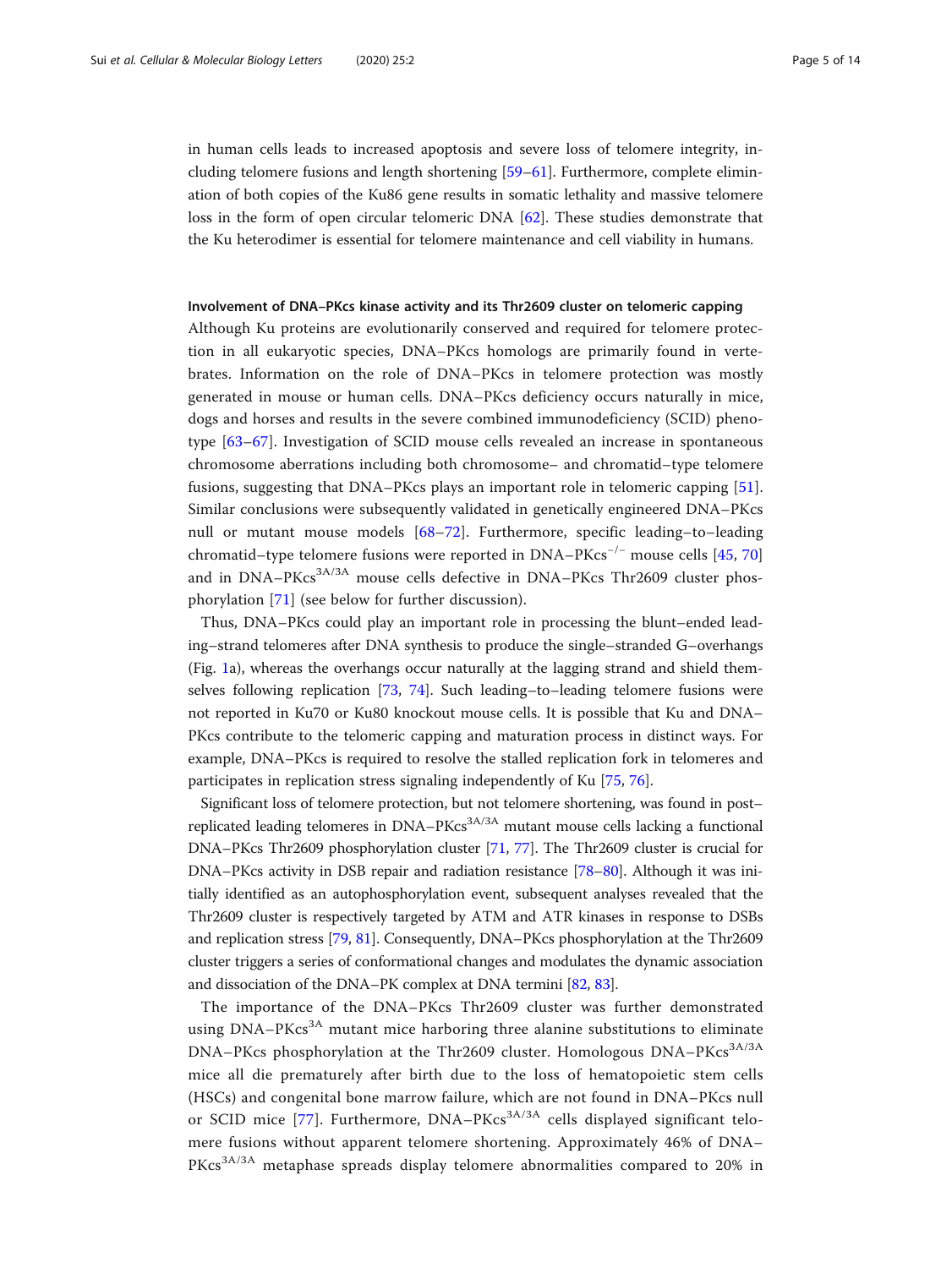<span id="page-5-0"></span>

 $DNA-PKcs^{-/-}$  and 1% in  $DNA-PKcs^{+/+}$  metaphase spreads [[71\]](#page-12-0). Similarly, high incidents of telomere fusions were also found in kinase dead DNA–PKcs<sup>KD/KD</sup> mouse cells [[72\]](#page-12-0), or upon treatment with DNA–PKcs kinase inhibitors [[84,](#page-12-0) [85](#page-12-0)].

These results suggest that DNA–PK kinase activity and Thr2609 cluster phosphorylation are crucial for telomere protection. Whether DNA–PK kinase inhibition impairs Thr2609 cluster phosphorylation and telomere deprotection is not clear since ATM and ATR also contribute to DNA–PKcs Thr2609 cluster regulation in vivo. Nonetheless, DNA–PK kinase activity is elicited during G2/M phases and necessary for Thr2609 cluster phosphorylation [\[86](#page-12-0)]. DNA–PK kinase activation is probably required to modulate additional telomere regulators such as hnRNP– A1 (see below for further discussion) and Werner (Wrn) syndrome protein to assist in telomere capping development. It was reported that DNA–PKcs stimulates Wrn helicase activity (but not its exonuclease activity) to unwind and release the D–loop substrate, and that overexpression of Wrn reversed telomeric G–overhang shortening in DNA–PKcs knockdown cells [[87\]](#page-12-0).

Significant and spontaneous γH2AX signals were observed specifically in mitotic DNA–PKcs<sup>3A/3A</sup> cells from cell culture and tissue analyses. Furthermore, these mitotic γH2AX signals predominantly occur at leading–strand telomeres [[71\]](#page-12-0). The newly synthetized leading–strand telomeres are nearly blunt–ended or carry a few nucleotides in overhang, and require a G2/M phase processing event for final maturation of the G–overhang [[74,](#page-12-0) [88\]](#page-12-0). The leading G–overhang can be produced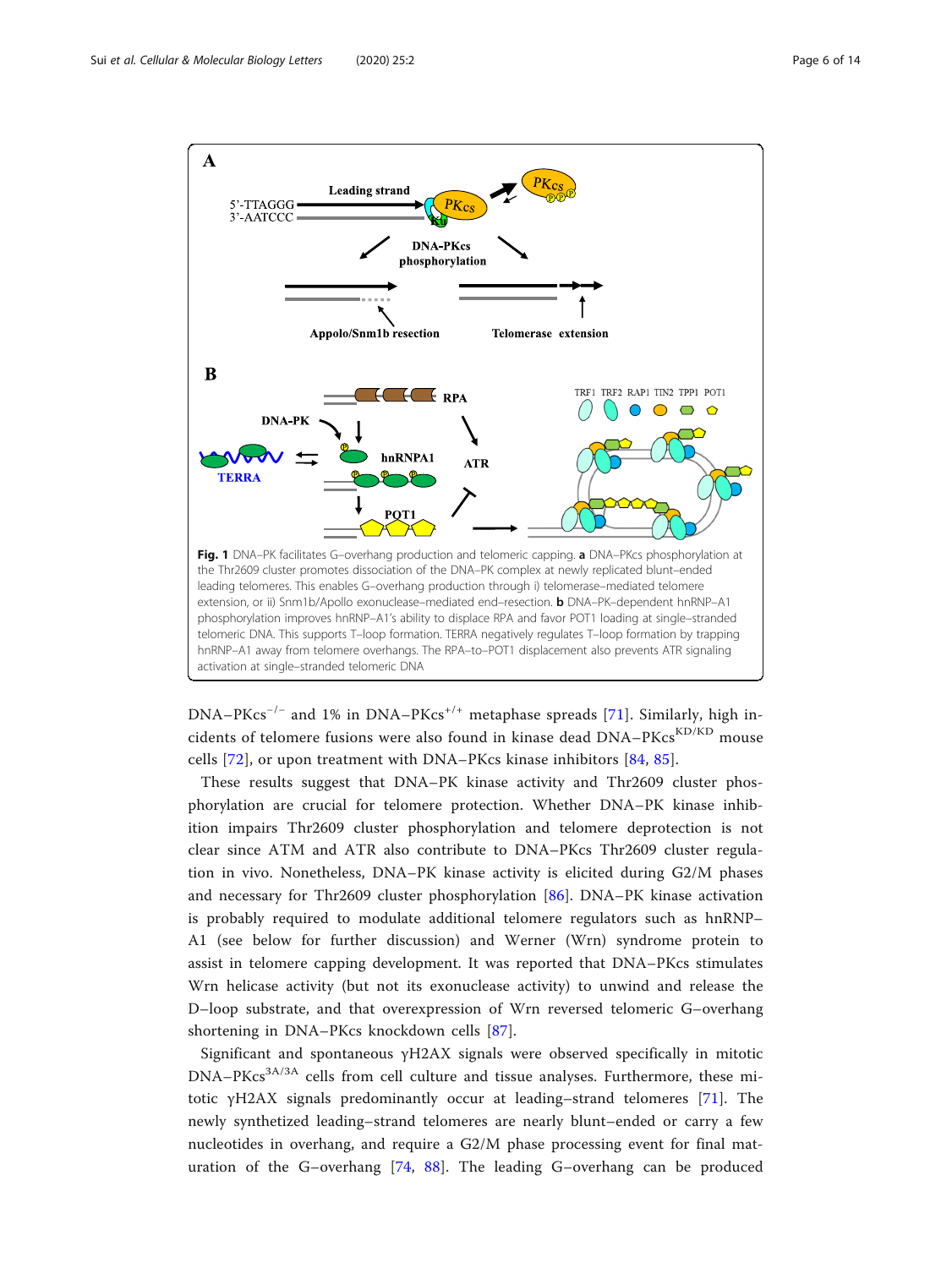through telomerase–dependent telomere elongation [[73,](#page-12-0) [74](#page-12-0)]. Alternatively, it can be generated through an end–resection by Snm1b/Apollo, a TRF2–interacting exonuclease involved in production of leading overhangs after replication and protection of leading telomeres from engagement with NHEJ–mediated repair [[14,](#page-10-0) [15\]](#page-10-0).

By contrast, lagging–strand telomeres form the G–rich overhangs automatically due to the removal of the RNA primer in the terminal Okazaki fragment and failure to position the fragment at the chromosome terminus. Leading strand–specific γH2AX signals caused by  $DNA-PKcs<sup>3A</sup>$  mutant protein suggest that  $DNA-PKcs$  and the Ku heterodimer are present leading telomeric ends immediately after replication. Subsequent DNA–PKcs phosphorylation and conformational change triggers DNA–PKcs dissociation from the very end of leading telomeres [[82,](#page-12-0) [83](#page-12-0)]. This dynamics allows an orderly processing of G–overhang at the leading daughter telomeres, otherwise the prolonged occupancy by the mutant  $DNA-PK<sup>3A</sup>$  protein complex interferes with overhang production at leading telomeres, elicits DDR signaling, and results in loss of HSCs and presaging phenotypes [[71,](#page-12-0) [77](#page-12-0)]. This hypothesis predicts that, upon removal of the Ku heterodimer, DNA–PKcs<sup>3A</sup> mutant protein alone cannot disrupt overhang synthesis at the leading–strand telomeres. Indeed, the Ku86<sup>-/-</sup>/DNA–PKcs<sup>3A/3A</sup> double mutant mice survive much longer than  $DNA-PKcs^{3A/3A}$  mice (BC unpublished result). It is also possible that DNA–PKcs phosphorylation influences its interaction with TRF2 or the ability of TRF2 to recruit the Snm1b/Apollo exonuclease to leading telomeres [[14](#page-10-0)–[17\]](#page-10-0).

The short lifespan and HSC loss characters of DNA–PKcs<sup>3A/3A</sup> mice can be rescued by bone marrow transplantation (BMT) although the BMT–rescued DNA–PKcs<sup>3A/3A</sup> mice are prone to cancer at multiple sites including high incidence of skin squamous cell carcinoma (SCC) and lymphoma [[71,](#page-12-0) [77\]](#page-12-0). This indicates that a functional DNA– PKcs T2609 cluster is required for proper maintenance of telomeres to prevent genomic instability and cancinogenesis.

In support of this, a DNA–PKcs Thr2609Pro mutation was previously identified from a breast cancer biopsy [\[89](#page-12-0)]. Expresion of Thr2609Pro mutant DNA–PKcs protein resulted in leading–strand telomeric deprotection as shown in  $DNA-PKcs<sup>3A/3A</sup>$  mouse cells [[71\]](#page-12-0). The DNA–PK $cs^{3A}$  mouse model resembles dyskeratosis congenita (DC), a rare bone marrow failure syndrome that is characterized by defects in telomere maintenance [\[90](#page-12-0), [91](#page-12-0)]. DC patients are known to be at high risk of developing head and neck SCC and hematologic malignancies [\[92](#page-13-0)]. Considering the phenotypical similarity, it is reasonable to speculate that mutations in the DNA–PKcs PRKDC gene could be found in DC patients.

#### DNA–PK–dependent hnRNP–A1 phosphorylation facilitates telomeric capping

The main challenges in telomere maintenance occur during the transition between DNA replication and reestablishment of telomeric capping protection. The newly synthesized G–overhangs are protected by the replication protein A (RPA) complex, which is the predominant single–stranded DNA–binding (ssDNA–binding) protein and is essential for both DNA replication and damage repair [[93\]](#page-13-0). An extended ssDNA–RPA filament at stalled replication forks will trigger the ATR–Chk1 S–phase checkpoint pathway and promote DNA repair [\[94](#page-13-0), [95\]](#page-13-0). Thus, it is critical that POT1 rapidly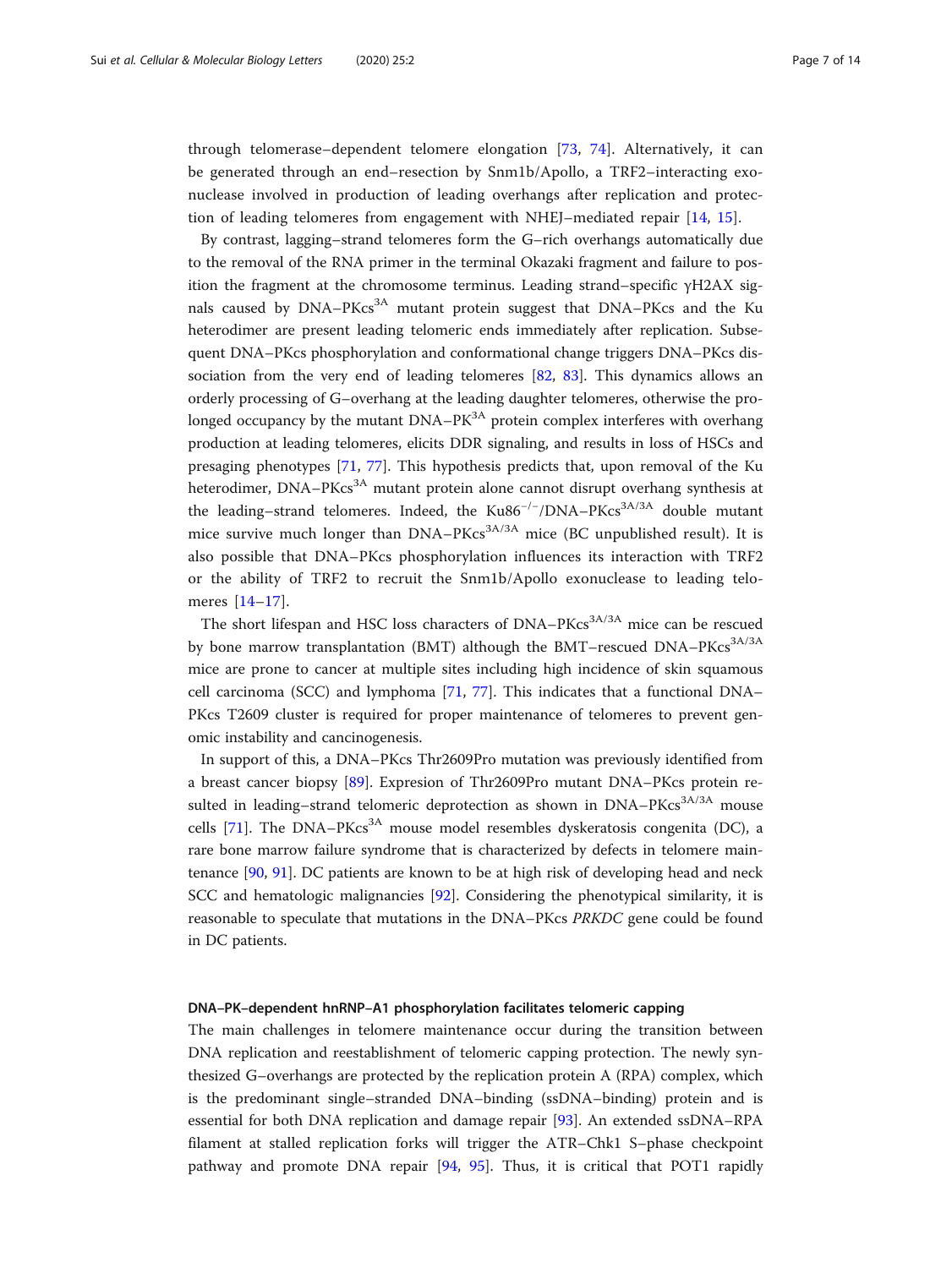displaces RPA at newly synthetized telomeric overhangs to prevent unnecessary DDR. POT1 is the main single–stranded telomeric DNA–binding factor of the shelterin complex, but it cannot out–compete RPA on its own: it requires additional support from hnRNP–A1 [\[96](#page-13-0)]. HnRNP–A1 is versatile factor involved in multiple processes during RNA biogenesis and a critical regulator of telomere homeostasis [[97,](#page-13-0) [98](#page-13-0)]. It is capable of binding to single–stranded telomeric DNA and the RNA component of telomerase. It also promotes telomerase activation and telomere length extension [[99](#page-13-0), [100](#page-13-0)].

Since hnRNP–A1 is the direct substrate of DNA–PK kinase, its role in telomere protection has been linked to DNA–PK [\[37](#page-11-0), [101](#page-13-0)]. HnRNP–A1 phosphorylation by DNA– PK in vivo coincides with telomeric overhang synthesis during G2/M phases. Consequently, hnRNP–A1 phosphorylation promotes its ability to bind to single–stranded telomeric DNA and facilitates the RPA–to–POT1 switch [\[43\]](#page-11-0). Conversely, cells lacking hnRNP–A1 or expressing the phospho–dead mutant hnRNP–A1 display an elevated γH2AX signal at telomeres and higher incidents of telomere aberrations, including sister telomere fusions [\[43\]](#page-11-0). How hnRNP–A1 phosphorylation improves its ability to bind to telomeric DNA is not clear. It is notable that hnRNP–A1 Ser95, one of the two key phosphorylation residues, is located between the RNA– and DNA–binding RRM1 and RRM2 motifs, suggesting that phosphorylation induces a conformational change to improve their access to RNA and DNA. Alternatively, DNA–PKcs–dependent hnRNP–A1 phosphorylation could modulate the intermolecular dimerization of hnRNP–A1 and affect its RNA– and DNA–binding ability [\[102\]](#page-13-0). These results demonstrate that DNA– PK kinase activity promotes the RPA–to–POT1 switch through hnRNP–A1 phosphorylation to facilitate telomeric capping protection (Fig. [1b](#page-5-0)).

The ability of hnRNP–A1 to bind to single–stranded telomeric DNA is modulated by telomeric repeat–containing RNA (TERRA), the non–coding RNA species produced from the sub–telomeric region by RNA Pol–II–mediated transcription [[103\]](#page-13-0). The direct interaction between hnRNP–A1 and TERRA could trap hnRNP–A1 away from telomeric overhangs to promote the RPA–to–POT1 switch. Nonetheless, the abundance of TERRA peaks during G1 and decreases gradually from S phase to mitosis, thus releasing the TERRA–bound hnRNP–A1 to compete with RPA and promote POT1 loading to telomeric overhangs [\[96](#page-13-0), [104](#page-13-0)]. These findings suggest that the balance between hnRNP–A1 and TERRA is crucial for telomere homeostasis and telomerase activity, since excessive TERRA molecules prevent telomere extension by telomerase and the RPA–to–POT1 switch, whereas excessive hnRNP–A1 proteins could overload telomeric overhangs and prevent their access to telomerase or POT1 [\[105](#page-13-0)]. It is interesting to note that DNA–PKcs has been identified among TERRA RNA–binding proteins [[106\]](#page-13-0). Considering its weak DNA affinity [[107\]](#page-13-0), it is unlikely that DNA–PKcs binds to TERRA directly but is rather tethered to it through other TERRA–binding proteins. In addition, its ability to phosphorylate hnRNP–A1 and to regulate RNA Pol– II transcription could potentially influence TERRA production and regulation in telomere maintenance [[43](#page-11-0), [108](#page-13-0)].

# DNA–PK coordinates with topoisomerase–II to resolve stalled replication fork at telomeres

The G–rich and repetitive nature of telomere is prone to G–quadruplex secondary structure formation, which blocks the progression of DNA replication fork and induces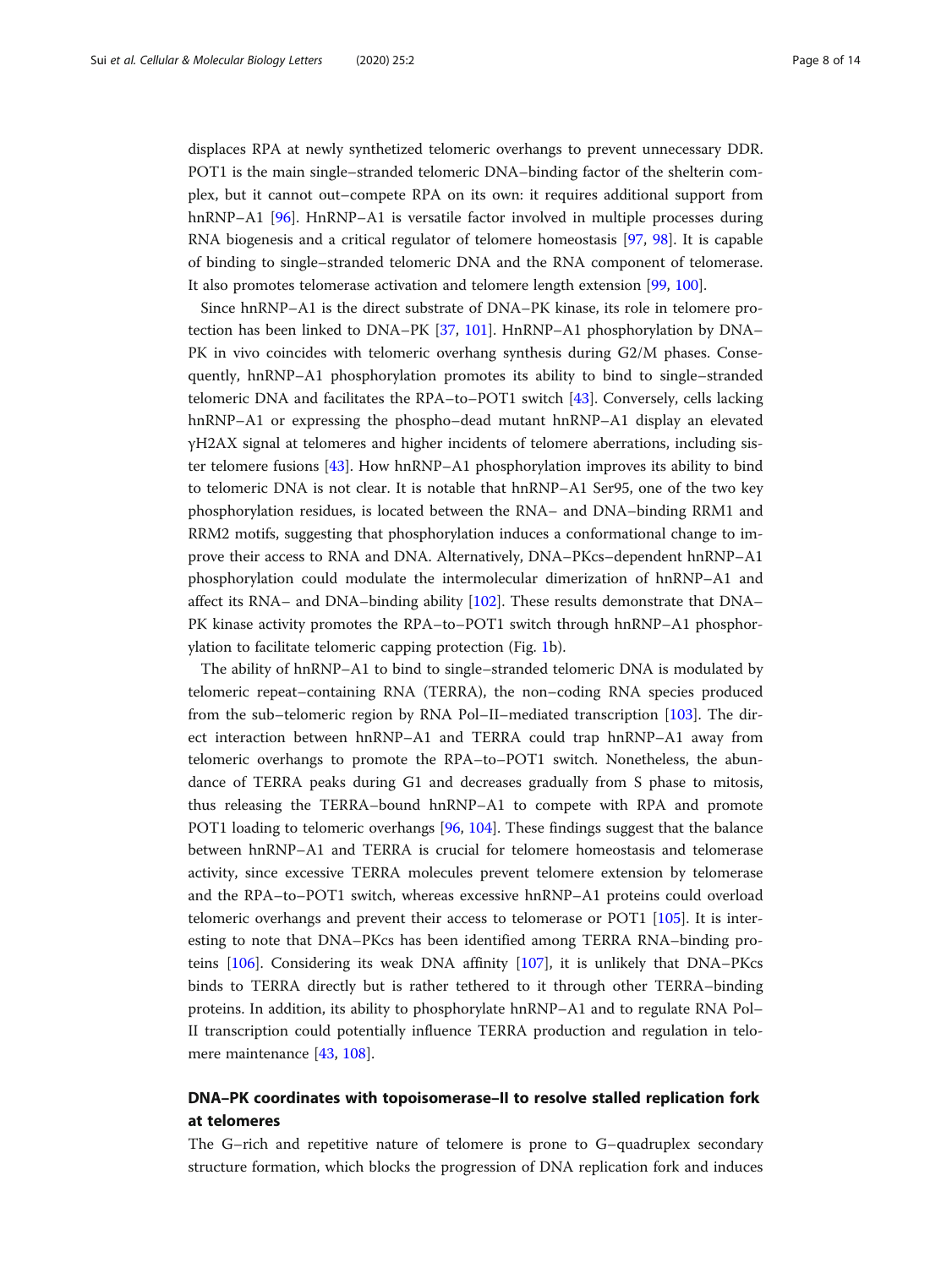replication stress [[109\]](#page-13-0). For example, treatment with TMPyP4, a stabilizer of G–quadruplex, induces severe replication fork stalling at the telomere and results in significant production of fragile telomeres [\[110\]](#page-13-0). Resolution of replication stress at telomeres leads to the formation of circular telomeric DNA with a single–stranded tail or the "t–circle–tail" structure, mediated by topoisomerase II (Topo–II) and DNA–PK–mediated NHEJ activities. The t–circle–tail structure resembles cyclized leading or lagging replication intermediates after excision by Topo–II from the genome. Inhibition of Topo–II cleavage activity by ICRF–187 decreases production of this extrachromosomal t–circle–tail. Similarly, inhibition of DNA–PK kinase or Lig4 activities decrease production of extrachromosomal t–circle–tail [[76\]](#page-12-0). These results support a "looping–out" mechanism through ordination between topoisomerase II and NHEJ to resolve stalled replication fork at the telomeres (Fig. 2). This is consistent with our findings that DNA–PKcs is critically involved in the cellular response to replication stress, and it coordinates with the ATR signaling pathway for optimal replication checkpoint and fork recovery [[75,](#page-12-0) [81,](#page-12-0) [111](#page-13-0)].

The circular types of extrachromosomal telomeric DNA, including double–stranded T–circles and the single–stranded C–circles, are commonly identified in cells with long telomeres through telomerase–mediated elongation. Cells with this characteristic include cancer and stem cell populations. These circular DNA types are associated with replication stress and the ALT mechanism [\[10](#page-10-0), [112](#page-13-0)]. Excessive elongation of telomeres compromises telomere stability and is counterbalanced by a telomerase–trimming mechanism that involves a HR mechanism and production of extrachromosomal telomeric circles to maintain telomere homeostasis [\[113](#page-13-0)–[115](#page-13-0)]. It is likely that the extensive telomeres are prone to replication stalling due to increased incidence of G–quadruplexes. The looping–out mechanism provide some explanations to the trimming of large telomeric segments and T–circle production in cells with long telomeres [\[76](#page-12-0)]. It is interesting to note that knockout of the Ku80 gene in human cells results in massive telomere loss due to HR–mediated t–circles and rapid deletion of the telomere, suggesting that the DNA–PK complex is essential for telomere homeostasis and cellular viability in human cells [\[62\]](#page-12-0). It is possible that DNA–PKcs–dependent NHEJ counterbalances and restricts the ability of the HR machinery to resolve stalled replication fork or DSB repair at telomeres. It is unclear whether the extrachromosomal telomeric

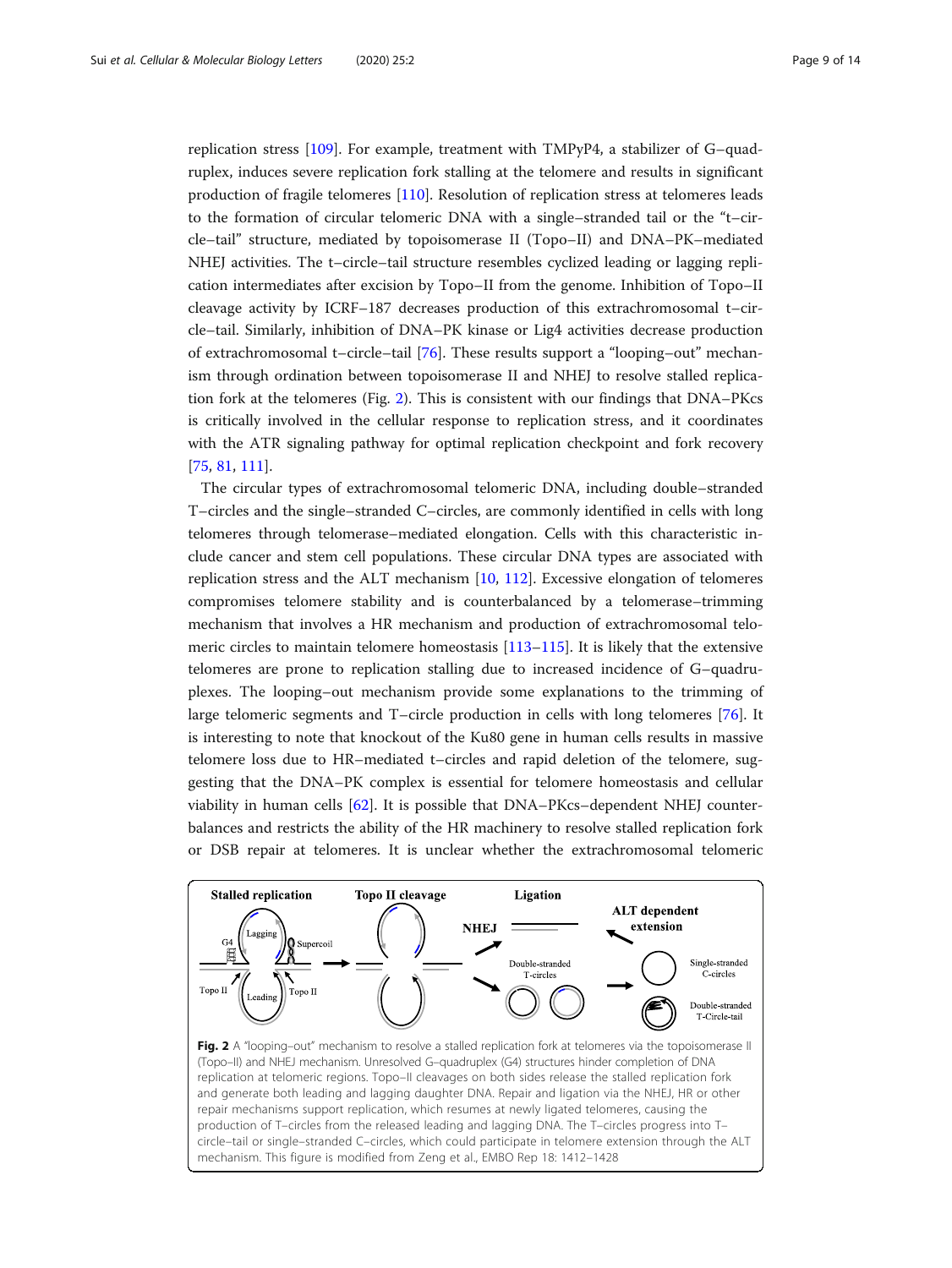circles are merely byproducts in resolving stalled replication forks or are actively involved in telomere maintenance. Telomeric circles have been suggested as the template for telomere extension by a rolling circle mechanism, under which the single–stranded C–circle serves as a template for the extension of the G–rich telomeric overhang [[10\]](#page-10-0).

DNA–PK could play additional roles in regulating the stability of telomeric G–quadruplex structure. For example, POT1 and hnRNP–A1 are capable of disrupting telomeric G–quadruplex [\[116](#page-13-0), [117](#page-13-0)]. It is likely that DNA–PK kinase activity facilitates the removal of G–quadruplex through these telomeric DNA binding proteins during telomere replication. Alternatively, DNA–PK could influence G–quadruplex stability through RecQ helicases such as Wrn for telomere maintenance [[118\]](#page-13-0). Notably, telomeric G–quadruplex also functions as a scaffold and is recognized by TLS/FUS (translocated in liposarcoma/fused in sarcoma) proto–oncoprotein through its C′ terminal RGG–rich domain, and that overexpression of TLS/FUS results in heterochromatin and telomere shortening in vivo [\[119\]](#page-13-0). It is possible that TLS/FUS binding stabilizes G–quadruplex structure and leads to progressive telomere shortening through hindering the completion of telomere replication. An independent study reported that TLS/ FUS is a downstream phosphorylation target of DNA–PK [\[120\]](#page-13-0), although it is not clear whether TLS/FUS phosphorylation by DNA–PK plays a role in telomere homeostasis regulation. Further investigation is needed to unveil DNA–PK's impact on TLS/FUS regulation.

### Conclusions and future perspectives

The DNA–PK complex is crucial for telomere homeostasis regulation, particularly in human cells since depletion of the Ku heterodimer leads to severe telomere erosion and loss of cell viability. It is likely that the Ku heterodimer and catalytic DNA–PKcs subunit contribute to both overlapping and distinctive regulations to foster the integrity of telomeres, especially during telomere replication where they are involved in reestablishment of telomeric capping protection. The detailed mechanisms underlying DNA– PK promotion of telomere stability through protein–protein interactions and targeted phosphorylation remain to be elucidated.

Loss of DDR regulators is commonly associated with genomic instability and cancer development [[121,](#page-13-0) [122\]](#page-13-0). On the contrary, overexpression of DNA–PKcs seemingly occurs in many cancer types [\[123\]](#page-13-0). Whether DNA–PKcs overexpression contributes to telomere homeostasis during carcinogenesis requires further study. Nonetheless, a combination of anti–DNA–PKcs and anti–telomere strategies have proposed and might offer additional tools in combatting aggressive and radioresistant tumors [[124](#page-13-0)–[127](#page-13-0)]. Further investigation will help to determine the benefit of these combined modality approaches to cancer patients.

#### Abbreviations

ATM: Ataxia–telangiectasia mutated; ATR: Ataxia–telangiectasia and Rad3–related; Chk1: Checkpoint kinase 1; DNA– PK: DNA–dependent protein kinase; DNA–PKcs: DNA–dependent protein kinase catalytic subunit; DSBs: DNA double– strand breaks; HR: Homologous recombination; Ku: Ku70/80; NHEJ: Non–homologous end–joining; PI3K: Phosphatidylinositol–3 kinase; PIKK: Phosphatidylinositol–3 kinase–like kinase; POT1: Protection of telomeres 1; RAP1: Repressor activator protein 1; Terc: Telomerase RNA component; Tert: Telomerase reverse transcriptase; TIN2: TRF1–interacting nuclear protein 2; TLS/FUS: Translocated in liposarcoma/fused in sarcoma; TPP1: Telomere protection protein 1; TRF1: Telomeric repeat–binding factor 1; TRF2: Telomeric repeat0binding factor 2

#### Publisher's Note

Springer Nature remains neutral with regard to jurisdictional claims in published maps and institutional affiliations.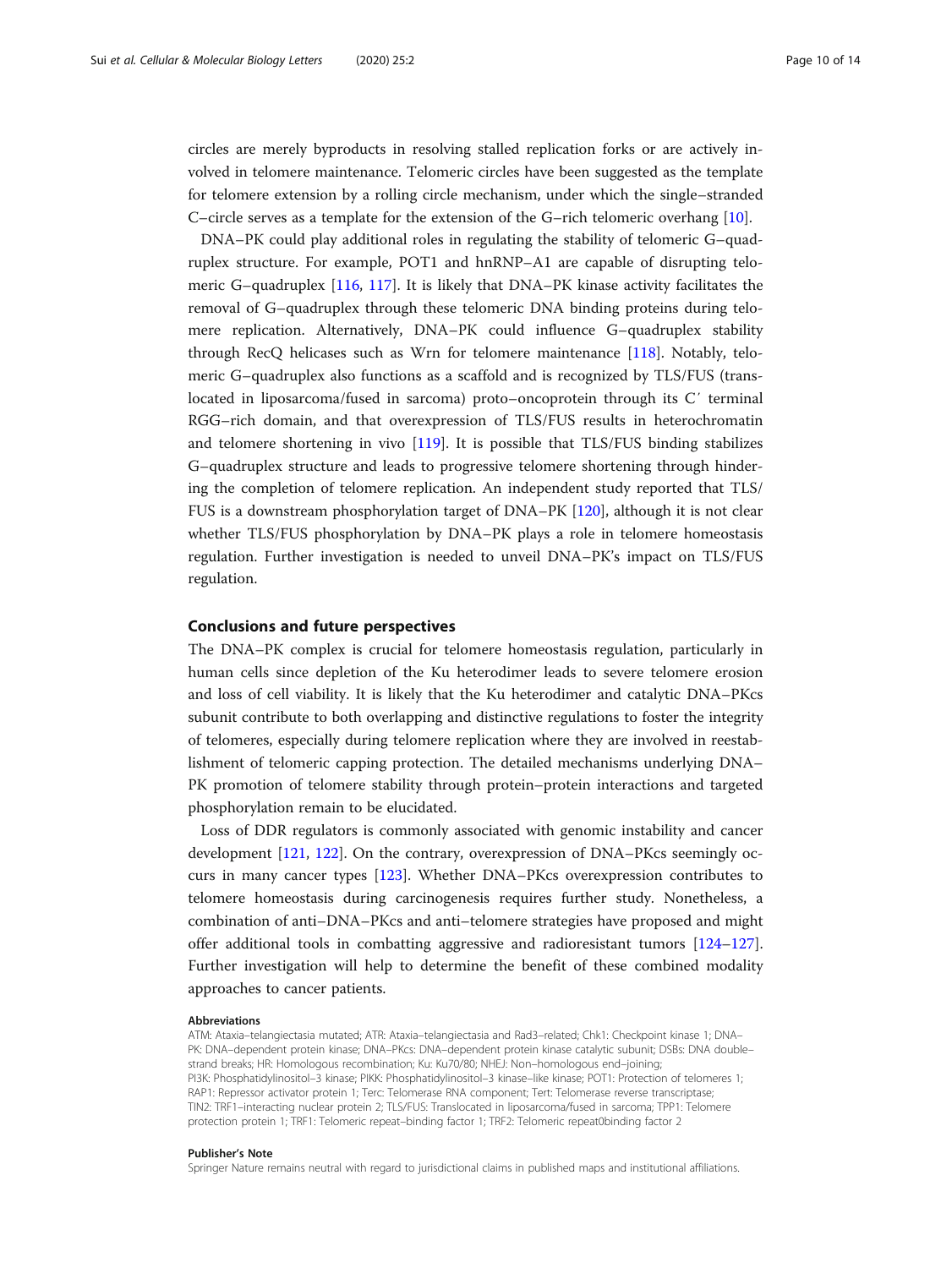#### <span id="page-10-0"></span>Acknowledgements

Not applicable.

#### Authors' contributions

All the authors contributed to the manuscript as well as reading and approving the final manuscript.

#### Funding

This work is supported by grants from the National Natural Science Foundation of China (No. 81802740 to JS), Natural Science Foundation of Chongqing City (No. cstc2018jcyjAX0741 to JS), Cancer Prevention Research Institute of Texas (RP160268 to BPC), and National Institutes of Health (CA233594 to BPC).

#### Availability of data and materials

Not applicable.

#### Ethics approval and consent to participate

Not applicable.

#### Consent for publication

Not applicable.

#### Competing interests

The authors declare that they have no competing interests.

#### Author details

<sup>1</sup>Radiation Oncology Center, Chongqing University Cancer Hospital, Chongqing 400030, China. <sup>2</sup>Department of Radiation Oncology, Sichuan Cancer Hospital, Chengdu, China. <sup>3</sup>Department of Radiation Oncology, University of Texas Southwestern Medical Center, 2201 Inwood Rd., Dallas, TX 75390–9187, USA.

#### Received: 9 September 2019 Accepted: 2 January 2020 Published online: 17 January 2020

#### References

- 1. Davis AJ, Chen BP, Chen DJ. DNA-PK: a dynamic enzyme in a versatile DSB repair pathway. DNA Repair (Amst). 2014;17:21–9.
- 2. Lovejoy CA, Cortez D. Common mechanisms of PIKK regulation. DNA Repair (Amst). 2009;8(9):1004–8.
- 3. Blackford AN, Jackson SP. ATM, ATR, and DNA-PK: the trinity at the heart of the DNA damage response. Mol Cell. 2017;66(6):801–17.
- 4. Liu D, O'Connor MS, Qin J, Songyang Z. Telosome, a mammalian telomere-associated complex formed by multiple telomeric proteins. J Biol Chem. 2004;279(49):51338–42.
- 5. de Lange T. Shelterin: the protein complex that shapes and safeguards human telomeres. Genes Dev. 2005; 19(18):2100–10.
- 6. Griffith JD, Comeau L, Rosenfield S, Stansel RM, Bianchi A, Moss H, et al. Mammalian telomeres end in a large duplex loop. Cell. 1999;97(4):503–14.
- 7. Shay JW, Wright WE. Senescence and immortalization: role of telomeres and telomerase. Carcinogenesis. 2005;26(5):867–74.
- 8. Blackburn EH, Greider CW, Szostak JW. Telomeres and telomerase: the path from maize, Tetrahymena and yeast to human cancer and aging. Nat Med. 2006;12(10):1133–8.
- 9. Shay JW, Wright WE. Telomerase therapeutics for cancer: challenges and new directions. Nat Rev Drug Discov. 2006;5(7): 577–84.
- 10. Cesare AJ, Reddel RR. Alternative lengthening of telomeres: models, mechanisms and implications. Nat Rev Genet. 2010; 11(5):319–30.
- 11. Martinez P, Thanasoula M, Munoz P, Liao C, Tejera A, McNees C, et al. Increased telomere fragility and fusions resulting from TRF1 deficiency lead to degenerative pathologies and increased cancer in mice. Genes Dev. 2009; 23(17):2060–75.
- 12. Sfeir A, Kosiyatrakul ST, Hockemeyer D, MacRae SL, Karlseder J, Schildkraut CL, et al. Mammalian telomeres resemble fragile sites and require TRF1 for efficient replication. Cell. 2009;138(1):90–103.
- 13. Zhu XD, Niedernhofer L, Kuster B, Mann M, Hoeijmakers JH, de Lange T. ERCC1/XPF removes the 3' overhang from uncapped telomeres and represses formation of telomeric DNA-containing double minute chromosomes. Mol Cell. 2003;12(6):1489–98.
- 14. Wu P, van Overbeek M, Rooney S, de Lange T. Apollo contributes to G overhang maintenance and protects leadingend telomeres. Mol Cell. 2010;39(4):606–17.
- 15. Lam YC, Akhter S, Gu P, Ye J, Poulet A, Giraud-Panis MJ, et al. SNMIB/Apollo protects leading-strand telomeres against NHEJ-mediated repair. EMBO J. 2010;29(13):2230–41.
- 16. Khadka P, Lee JH, Baek SH, Oh SY, Chung IK. DNA-PKcs-interacting protein KIP binding to TRF2 is required for the maintenance of functional telomeres. Biochem J. 2014;463(1):19–30.
- 17. Bombarde O, Boby C, Gomez D, Frit P, Giraud-Panis MJ, Gilson E, et al. TRF2/RAP1 and DNA-PK mediate a double protection against joining at telomeric ends. EMBO J. 2010;29(9):1573–84.
- 18. Karlseder J, Hoke K, Mirzoeva OK, Bakkenist C, Kastan MB, Petrini JH, et al. The telomeric protein TRF2 binds the ATM kinase and can inhibit the ATM-dependent DNA damage response. PLoS Biol. 2004;2(8):E240.
- 19. Denchi EL, de Lange T. Protection of telomeres through independent control of ATM and ATR by TRF2 and POT1. Nature. 2007;448(7157):1068–71.
- 20. Hsu HL, Gilley D, Blackburn EH, Chen DJ. Ku is associated with the telomere in mammals. Proc Natl Acad Sci U S A. 1999;96(22):12454–8.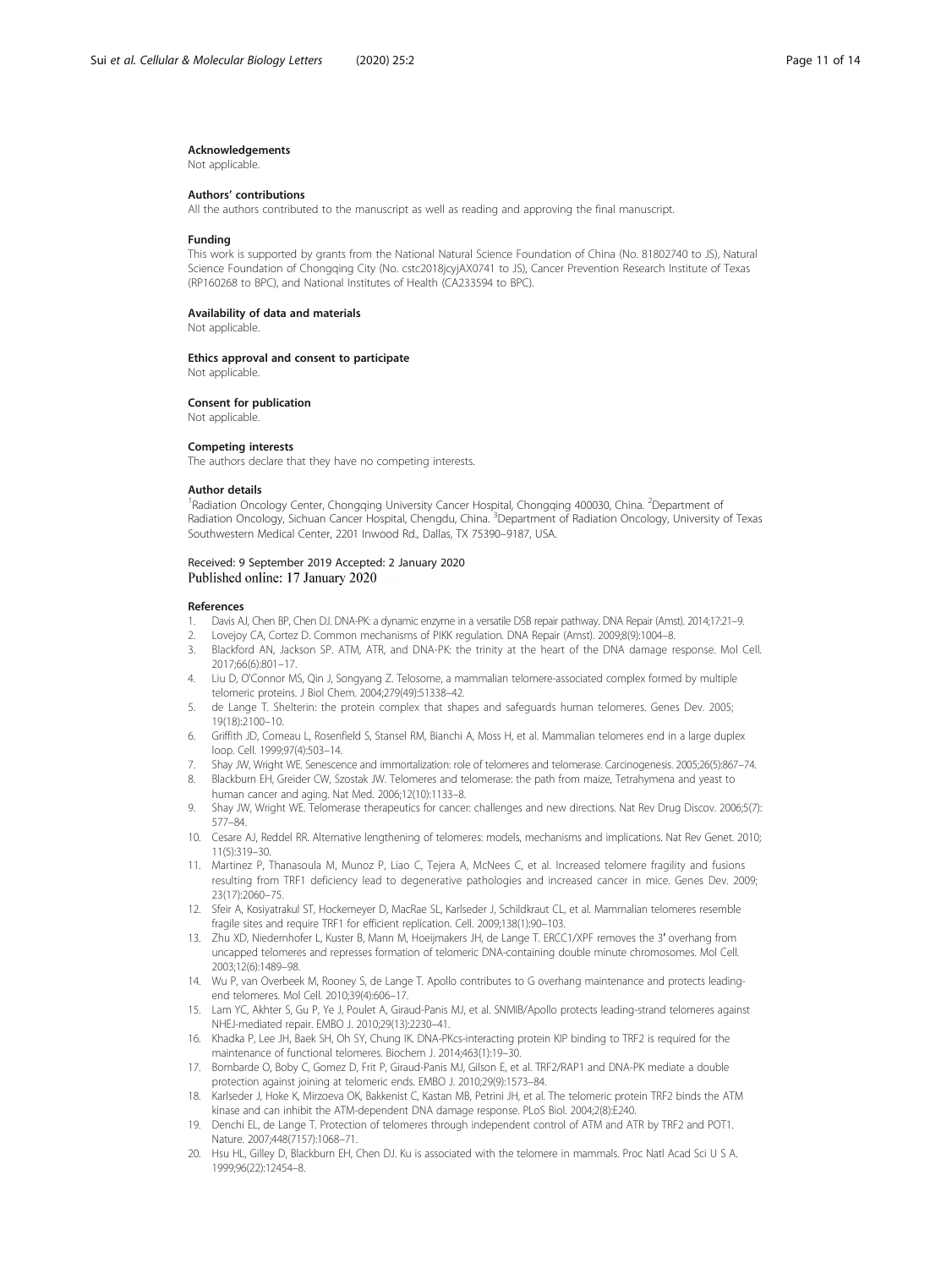- <span id="page-11-0"></span>21. Song K, Jung D, Jung Y, Lee SG, Lee I. Interaction of human Ku70 with TRF2. FEBS Lett. 2000;481(1):81–5.
- 22. O'Connor MS, Safari A, Liu D, Qin J, Songyang Z. The human Rap1 protein complex and modulation of telomere length. J Biol Chem. 2004;279(27):28585–91.
- 23. Hsu HL, Gilley D, Galande SA, Hande MP, Allen B, Kim SH, et al. Ku acts in a unique way at the mammalian telomere to prevent end joining. Genes Dev. 2000;14(22):2807–12.
- 24. Ribes-Zamora A, Mihalek I, Lichtarge O, Bertuch AA. Distinct faces of the Ku heterodimer mediate DNA repair and telomeric functions. Nat Struct Mol Biol. 2007;14(4):301–7.
- 25. Ribes-Zamora A, Indiviglio SM, Mihalek I, Williams CL, Bertuch AA. TRF2 interaction with Ku heterotetramerization interface gives insight into c-NHEJ prevention at human telomeres. Cell Rep. 2013;5(1):194–206.
- 26. Feng J, Funk WD, Wang SS, Weinrich SL, Avilion AA, Chiu CP, et al. The RNA component of human telomerase. Science. 1995;269(5228):1236–41.
- 27. Nakamura TM, Morin GB, Chapman KB, Weinrich SL, Andrews WH, Lingner J, et al. Telomerase catalytic subunit homologs from fission yeast and human. Science. 1997;277(5328):955–9.
- 28. Meyerson M, Counter CM, Eaton EN, Ellisen LW, Steiner P, Caddle SD, et al. hEST2, the putative human telomerase catalytic subunit gene, is up-regulated in tumor cells and during immortalization. Cell. 1997;90(4):785–95.
- 29. Jaiswal RK, Kumar P, Yadava PK. Telomerase and its extracurricular activities. Cell Mol Biol Lett. 2013;18(4):538–54.
- 30. Schmidt JC, Cech TR. Human telomerase: biogenesis, trafficking, recruitment, and activation. Genes Dev. 2015;29(11):1095–105.
- 31. Chai W, Ford LP, Lenertz L, Wright WE, Shay JW. Human Ku70/80 associates physically with telomerase through interaction with hTERT. J Biol Chem. 2002;277(49):47242–7.
- 32. Grandin N, Damon C, Charbonneau M. Cdc13 cooperates with the yeast Ku proteins and Stn1 to regulate telomerase recruitment. Mol Cell Biol. 2000;20(22):8397–408.
- 33. Peterson SE, Stellwagen AE, Diede SJ, Singer MS, Haimberger ZW, Johnson CO, et al. The function of a stem-loop in telomerase RNA is linked to the DNA repair protein Ku. Nat Genet. 2001;27(1):64–7.
- 34. Stellwagen AE, Haimberger ZW, Veatch JR, Gottschling DE. Ku interacts with telomerase RNA to promote telomere addition at native and broken chromosome ends. Genes Dev. 2003;17(19):2384–95.
- 35. Gallardo F, Olivier C, Dandjinou AT, Wellinger RJ, Chartrand P. TLC1 RNA nucleo-cytoplasmic trafficking links telomerase biogenesis to its recruitment to telomeres. EMBO J. 2008;27(5):748–57.
- 36. Ting NS, Yu Y, Pohorelic B, Lees-Miller SP, Beattie TL. Human Ku70/80 interacts directly with hTR, the RNA component of human telomerase. Nucleic Acids Res. 2005;33(7):2090–8.
- 37. Ting NS, Pohorelic B, Yu Y, Lees-Miller SP, Beattie TL. The human telomerase RNA component, hTR, activates the DNA-dependent protein kinase to phosphorylate heterogeneous nuclear ribonucleoprotein A1. Nucleic Acids Res. 2009;37(18):6105–15.
- 38. Pfingsten JS, Goodrich KJ, Taabazuing C, Ouenzar F, Chartrand P, Cech TR. Mutually exclusive binding of telomerase RNA and DNA by Ku alters telomerase recruitment model. Cell. 2012;148(5):922–32.
- 39. Luo K, Vega-Palas MA, Grunstein M. Rap1-Sir4 binding independent of other Sir, yKu, or histone interactions initiates the assembly of telomeric heterochromatin in yeast. Genes Dev. 2002;16(12):1528–39.
- 40. Roy R, Meier B, McAinsh AD, Feldmann HM, Jackson SP. Separation-of-function mutants of yeast Ku80 reveal a Yku80p-Sir4p interaction involved in telomeric silencing. J Biol Chem. 2004;279(1):86–94.
- 41. Hass EP, Zappulla DC. The Ku subunit of telomerase binds Sir4 to recruit telomerase to lengthen telomeres in S. cerevisiae. Elife. 2015;4:e07750.
- 42. Lee GE, Yu EY, Cho CH, Lee J, Muller MT, Chung IK. DNA-protein kinase catalytic subunit-interacting protein KIP binds telomerase by interacting with human telomerase reverse transcriptase. J Biol Chem. 2004;279(33):34750–5.
- 43. Sui J, Lin YF, Xu K, Lee KJ, Wang D, Chen BP. DNA-PKcs phosphorylates hnRNP-A1 to facilitate the RPA-to-POT1 switch and telomere capping after replication. Nucleic Acids Res. 2015;43(12):5971–83.
- 44. Espejel S, Franco S, Rodriguez-Perales S, Bouffler SD, Cigudosa JC, Blasco MA. Mammalian Ku86 mediates chromosomal fusions and apoptosis caused by critically short telomeres. EMBO J. 2002;21(9):2207–19.
- 45. Espejel S, Franco S, Sgura A, Gae D, Bailey SM, Taccioli GE, et al. Functional interaction between DNA-PKcs and telomerase in telomere length maintenance. EMBO J. 2002;21(22):6275–87.
- 46. Fisher TS, Zakian VA. Ku: a multifunctional protein involved in telomere maintenance. DNA Repair. 2005;4(11):1215–26.
- 47. Samper E, Goytisolo FA, Slijepcevic P, van Buul PP, Blasco MA. Mammalian Ku86 protein prevents telomeric fusions independently of the length of TTAGGG repeats and the G-strand overhang. EMBO Rep. 2000;1(3):244–52.
- 48. d'Adda di Fagagna F, Hande MP, Tong WM, Roth D, Lansdorp PM, Wang ZQ, et al. Effects of DNA nonhomologous endjoining factors on telomere length and chromosomal stability in mammalian cells. Curr Biol. 2001;11(15):1192–6.
- 49. Hande P, Slijepcevic P, Silver A, Bouffler S, van Buul P, Bryant P, et al. Elongated telomeres in scid mice. Genomics. 1999; 56(2):221–3.
- 50. Herrera E, Samper E, Martin-Caballero J, Flores JM, Lee HW, Blasco MA. Disease states associated with telomerase deficiency appear earlier in mice with short telomeres. EMBO J. 1999;18(11):2950–60.
- 51. Bailey SM, Meyne J, Chen DJ, Kurimasa A, Li GC, Lehnert BE, et al. DNA double-strand break repair proteins are required to cap the ends of mammalian chromosomes. Proc Natl Acad Sci U S A. 1999;96(26):14899–904.
- 52. Doksani Y, Wu JY, de Lange T, Zhuang X. Super-resolution fluorescence imaging of telomeres reveals TRF2-dependent T-loop formation. Cell. 2013;155(2):345–56.
- 53. Celli GB, Denchi EL, de Lange T. Ku70 stimulates fusion of dysfunctional telomeres yet protects chromosome ends from homologous recombination. Nat Cell Biol. 2006;8(8):885–90.
- 54. Palm W, Hockemeyer D, Kibe T, de Lange T. Functional dissection of human and mouse POT1 proteins. Mol Cell Biol. 2009;29(2):471–82.
- 55. Nussenzweig A, Chen C, da Costa Soares V, Sanchez M, Sokol K, Nussenzweig MC, et al. Requirement for Ku80 in growth and immunoglobulin V(D) J recombination. Nature. 1996;382(6591):551–5.
- 56. Zhu C, Bogue MA, Lim DS, Hasty P, Roth DB. Ku86-deficient mice exhibit severe combined immunodeficiency and defective processing of V(D) J recombination intermediates. Cell. 1996;86(3):379–89.
- 57. Gu Y, Seidl KJ, Rathbun GA, Zhu C, Manis JP, van der Stoep N, et al. Growth retardation and leaky SCID phenotype of Ku70-deficient mice. Immunity. 1997;7(5):653–65.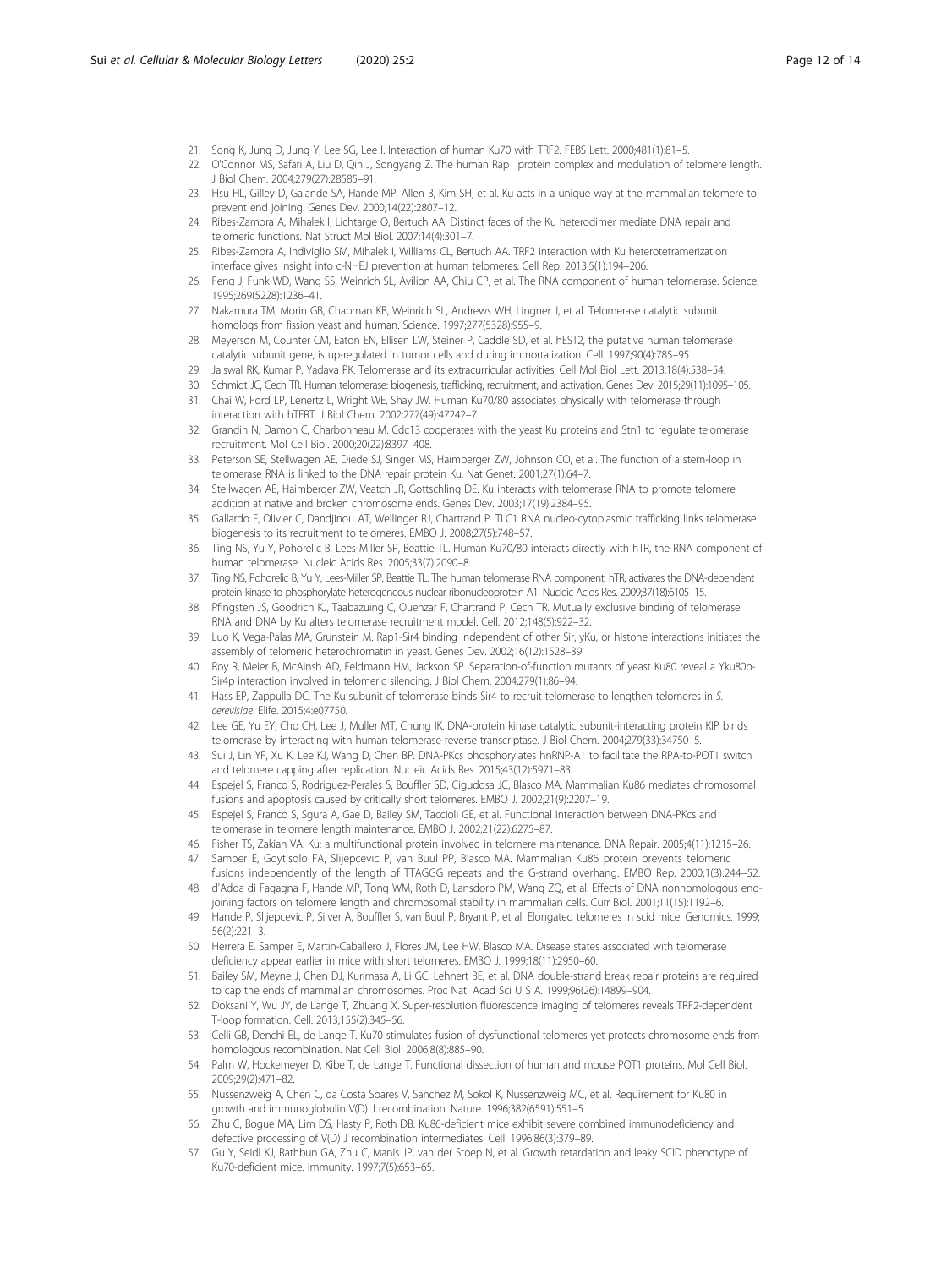- <span id="page-12-0"></span>58. Ouyang H, Nussenzweig A, Kurimasa A, Soares VC, Li X, Cordon-Cardo C, et al. Ku70 is required for DNA repair but not for T cell antigen receptor gene recombination in vivo. J Exp Med. 1997;186(6):921–9.
- 59. Jaco I, Munoz P, Blasco MA. Role of human Ku86 in telomere length maintenance and telomere capping. Cancer Res. 2004;64(20):7271–8.
- 60. Myung K, Ghosh G, Fattah FJ, Li G, Kim H, Dutia A, et al. Regulation of telomere length and suppression of genomic instability in human somatic cells by Ku86. Mol Cell Biol. 2004;24(11):5050–9.
- 61. Fattah KR, Ruis BL, Hendrickson EA. Mutations to Ku reveal differences in human somatic cell lines. DNA Repair. 2008; 7(5):762–74.
- 62. Wang Y, Ghosh G, Hendrickson EA. Ku86 represses lethal telomere deletion events in human somatic cells. Proc Natl Acad Sci U S A. 2009;106(30):12430–5.
- 63. Kirchgessner CU, Patil CK, Evans JW, Cuomo CA, Fried LM, Carter T, et al. DNA-dependent kinase (p350) as a candidate gene for the murine SCID defect. Science. 1995;267(5201):1178–83.
- 64. Blunt T, Gell D, Fox M, Taccioli GE, Lehmann AR, Jackson SP, et al. Identification of a nonsense mutation in the carboxylterminal region of DNA-dependent protein kinase catalytic subunit in the scid mouse. Proc Natl Acad Sci U S A. 1996; 93(19):10285–90.
- 65. Danska JS, Holland DP, Mariathasan S, Williams KM, Guidos CJ. Biochemical and genetic defects in the DNA-dependent protein kinase in murine scid lymphocytes. Mol Cell Biol. 1996;16(10):5507–17.
- 66. Araki R, Fujimori A, Hamatani K, Mita K, Saito T, Mori M, et al. Nonsense mutation at Tyr-4046 in the DNA-dependent protein kinase catalytic subunit of severe combined immune deficiency mice. Proc Natl Acad Sci U S A. 1997;94(6):2438–43.
- 67. Ding Q, Bramble L, Yuzbasiyan-Gurkan V, Bell T, Meek K. DNA-PKcs mutations in dogs and horses: allele frequency and association with neoplasia. Gene. 2002;283(1–2):263–9.
- 68. Gilley D, Tanaka H, Hande MP, Kurimasa A, Li GC, Oshimura M, et al. DNA-PKcs is critical for telomere capping. Proc Natl Acad Sci U S A. 2001;98(26):15084–8.
- 69. Goytisolo FA, Samper E, Edmonson S, Taccioli GE, Blasco MA. The absence of the dna-dependent protein kinase catalytic subunit in mice results in anaphase bridges and in increased telomeric fusions with normal telomere length and G-strand overhang. Mol Cell Biol. 2001;21(11):3642–51.
- 70. Bailey SM, Cornforth MN, Kurimasa A, Chen DJ, Goodwin EH. Strand-specific postreplicative processing of mammalian telomeres. Science. 2001;293(5539):2462–5.
- 71. Zhang S, Matsunaga S, Lin YF, Sishc B, Shang Z, Sui J, et al. Spontaneous tumor development in bone marrow-rescued DNA-PKcs(3A/3A) mice due to dysfunction of telomere leading strand deprotection. Oncogene. 2016;35(30):3909–18.
- 72. Jiang W, Crowe JL, Liu X, Nakajima S, Wang Y, Li C, et al. Differential phosphorylation of DNA-PKcs regulates the interplay between end-processing and end-ligation during nonhomologous end-joining. Mol Cell. 2015;58(1):172–85.
- 73. Chai W, Du Q, Shay JW, Wright WE. Human telomeres have different overhang sizes at leading versus lagging strands. Mol Cell. 2006;21(3):427–35.
- 74. Chow TT, Zhao Y, Mak SS, Shay JW, Wright WE. Early and late steps in telomere overhang processing in normal human cells: the position of the final RNA primer drives telomere shortening. Genes Dev. 2012;26(11):1167–78.
- 75. Lin YF, Shih HY, Shang ZF, Kuo CT, Guo J, Du C, et al. PIDD mediates the association of DNA-PKcs and ATR at stalled replication forks to facilitate the ATR signaling pathway. Nucleic Acids Res. 2018;46(4):1847–59.
- 76. Zhang T, Zhang Z, Li F, Hu Q, Liu H, Tang M, et al. Looping-out mechanism for resolution of replicative stress at telomeres. EMBO Rep. 2017;18(8):1412–28.
- 77. Zhang S, Yajima H, Huynh H, Zheng J, Callen E, Chen HT, et al. Congenital bone marrow failure in DNA-PKcs mutant mice associated with deficiencies in DNA repair. J Cell Biol. 2011;193(2):295–305.
- 78. Chan DW, Chen BP, Prithivirajsingh S, Kurimasa A, Story MD, Qin J, et al. Autophosphorylation of the DNAdependent protein kinase catalytic subunit is required for rejoining of DNA double-strand breaks. Genes Dev. 2002;16(18):2333–8.
- 79. Chen BP, Uematsu N, Kobayashi J, Lerenthal Y, Krempler A, Yajima H, et al. Ataxia telangiectasia mutated (ATM) is essential for DNA-PKcs phosphorylations at the Thr-2609 cluster upon DNA double strand break. J Biol Chem. 2007;282(9):6582–7.
- 80. Reddy YV, Ding Q, Lees-Miller SP, Meek K, Ramsden DA. Non-homologous end joining requires that the DNA-PK complex undergo an autophosphorylation-dependent rearrangement at DNA ends. J Biol Chem. 2004;279(38): 39408–13.
- 81. Yajima H, Lee KJ, Chen BP. ATR-dependent phosphorylation of DNA-dependent protein kinase catalytic subunit in response to UV-induced replication stress. Mol Cell Biol. 2006;26(20):7520–8.
- 82. Hammel M, Yu Y, Mahaney BL, Cai B, Ye R, Phipps BM, et al. Ku and DNA-dependent protein kinase dynamic conformations and assembly regulate DNA binding and the initial non-homologous end joining complex. J Biol Chem. 2010;285(2):1414–23.
- 83. Jette N, Lees-Miller SP. The DNA-dependent protein kinase: a multifunctional protein kinase with roles in DNA double strand break repair and mitosis. Prog Biophys Mol Biol. 2015;117(2–3):194–205.
- 84. Bailey SM, Brenneman MA, Halbrook J, Nickoloff JA, Ullrich RL, Goodwin EH. The kinase activity of DNA-PK is required to protect mammalian telomeres. DNA Repair. 2004;3(3):225–33.
- 85. Rybanska-Spaeder I, Ghosh R, Franco S. 53BP1 mediates the fusion of mammalian telomeres rendered dysfunctional by DNA-PKcs loss or inhibition. PLoS One. 2014;9(9):e108731.
- 86. Lee KJ, Lin YF, Chou HY, Yajima H, Fattah KR, Lee SC, et al. Involvement of DNA-dependent protein kinase in normal cell cycle progression through mitosis. J Biol Chem. 2011;286(14):12796–802.
- 87. Kusumoto-Matsuo R, Opresko PL, Ramsden D, Tahara H, Bohr VA. Cooperation of DNA-PKcs and WRN helicase in the maintenance of telomeric D-loops. Aging. 2010;2(5):274–84.
- 88. Zhao Y, Sfeir AJ, Zou Y, Buseman CM, Chow TT, Shay JW, et al. Telomere extension occurs at most chromosome ends and is uncoupled from fill-in in human cancer cells. Cell. 2009;138(3):463–75.
- 89. Wang X, Szabo C, Qian C, Amadio PG, Thibodeau SN, Cerhan JR, et al. Mutational analysis of thirty-two double-strand DNA break repair genes in breast and pancreatic cancers. Cancer Res. 2008;68(4):971–5.
- 90. Nishio N, Kojima S. Recent progress in dyskeratosis congenita. Int J Hematol. 2010;92(3):419–24.
- 91. Kirwan M, Dokal I. Dyskeratosis congenita: a genetic disorder of many faces. Clin Genet. 2008;73(2):103–12.